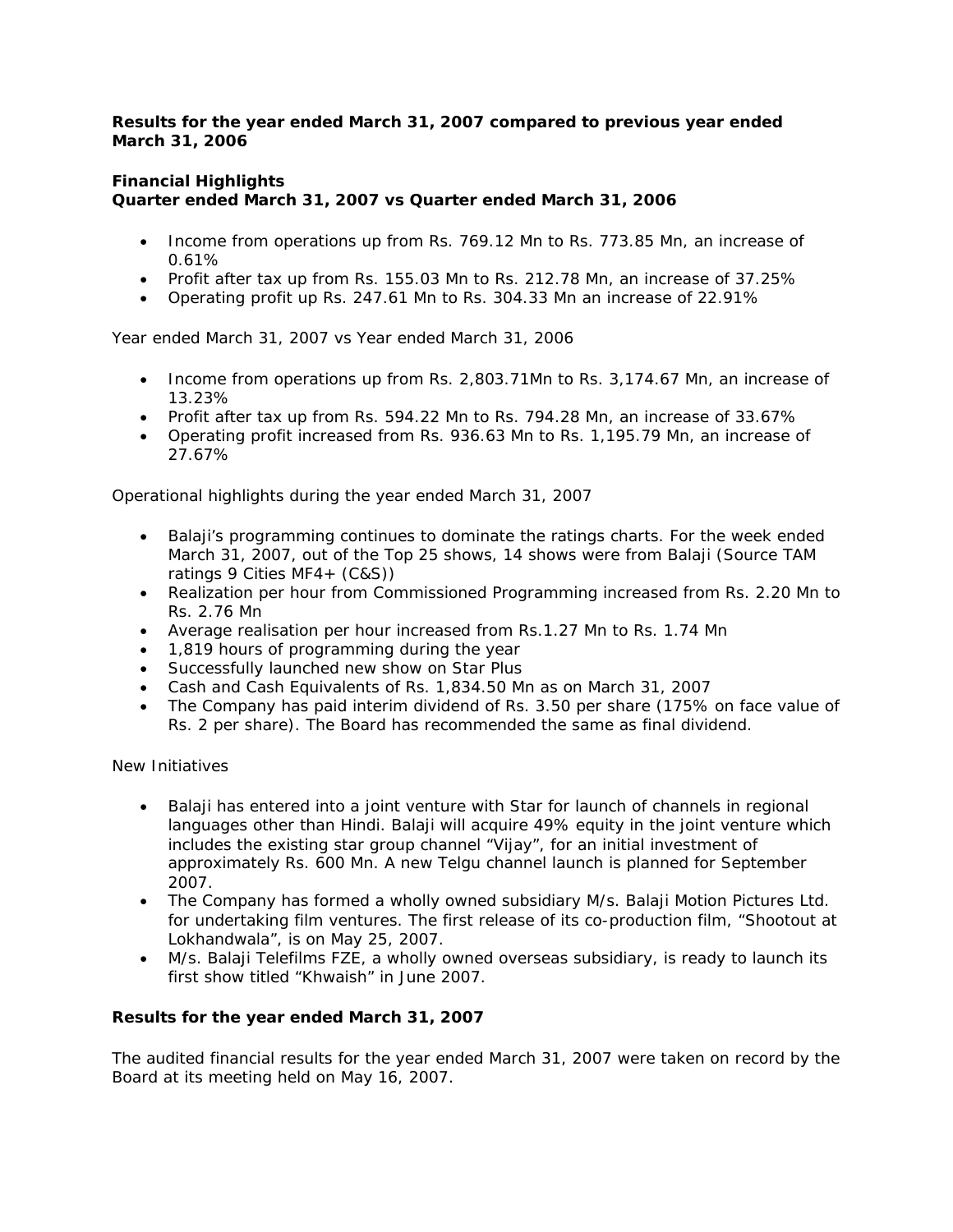The profit and loss account is summarized below: (Rs. in Mn except per share data)

| <b>Particulars</b>                                                        | Year ended March 31,       |                          |                     |
|---------------------------------------------------------------------------|----------------------------|--------------------------|---------------------|
|                                                                           | 2007                       | 2006                     | Growth%             |
| INCOME FROM OPERATIONS                                                    | 3,174.67                   | 2,803.71                 | 13.23%              |
| <b>TOTAL EXPENDITURE</b>                                                  | 1,978.88                   | 1,867.08                 | 5.99%               |
| OPERATING PROFIT<br>Interest<br>Depreciation                              | 1,195.79<br>0.04<br>112.48 | 936.63<br>0.46<br>143.29 | 27.67%              |
| <b>OPERATING PROFIT AFTER</b><br><b>INTEREST &amp; DEPRECIATION</b>       | 1,083.27                   | 792.88                   | $-21.50%$<br>36.62% |
| Other Income                                                              | 94.11                      | 86.94                    | 8.25%               |
| PROFIT BEFORE TAX                                                         | 1,177.38                   | 879.82<br>285.60         | 33.82%<br>34.14%    |
| Provision for Taxation                                                    | 383.10                     |                          |                     |
| NET PROFIT AFTER TAX                                                      | 794.28                     | 594.22                   | 33.66%              |
| <b>EARNINGS PER SHARE</b><br>(Face Value is Rs. 2)                        | 12.23                      | 9.15                     | 33.66%              |
| <b>DIVIDEND PER SHARE</b><br>(Face Value is Rs. 2)                        | 3.50                       | 3.00                     |                     |
| Dividend declared as a % of Face<br>Value                                 | $^{\star}$<br>175%         | 150%                     |                     |
| * Interim Dividend                                                        |                            |                          |                     |
| <b>KEY RATIOS</b><br>Operating Profit Margin (%)<br>Net Profit Margin (%) | 38%<br>25%                 | 33%<br>21%               |                     |

# **Results for the quarter ended March 31, 2007**

The audited financial results for the quarter ended March 31, 2007 were taken on record by the Board at its meeting held on May 16, 2007.

The profit and loss account is summarized below: (in Rs. in Mn except per share data)

| Particulars                   | Quarter ended<br>March 31, |        | <b>Growth%   Quarter   Growth %</b> | lended           | in Q4 FY07             |
|-------------------------------|----------------------------|--------|-------------------------------------|------------------|------------------------|
|                               | 2007                       | 2006   |                                     | Dec. 31<br> 2006 | lover<br><b>Q3FY07</b> |
| <b>INCOME FROM OPERATIONS</b> | 773.85                     | 769.12 | 0.61%                               | 850.30           | $-8.99\%$              |
| <b>ITOTAL EXPENDITURE</b>     | 469.52                     | 521.51 | $-9.97\%$                           | 509.31           | 7.81%                  |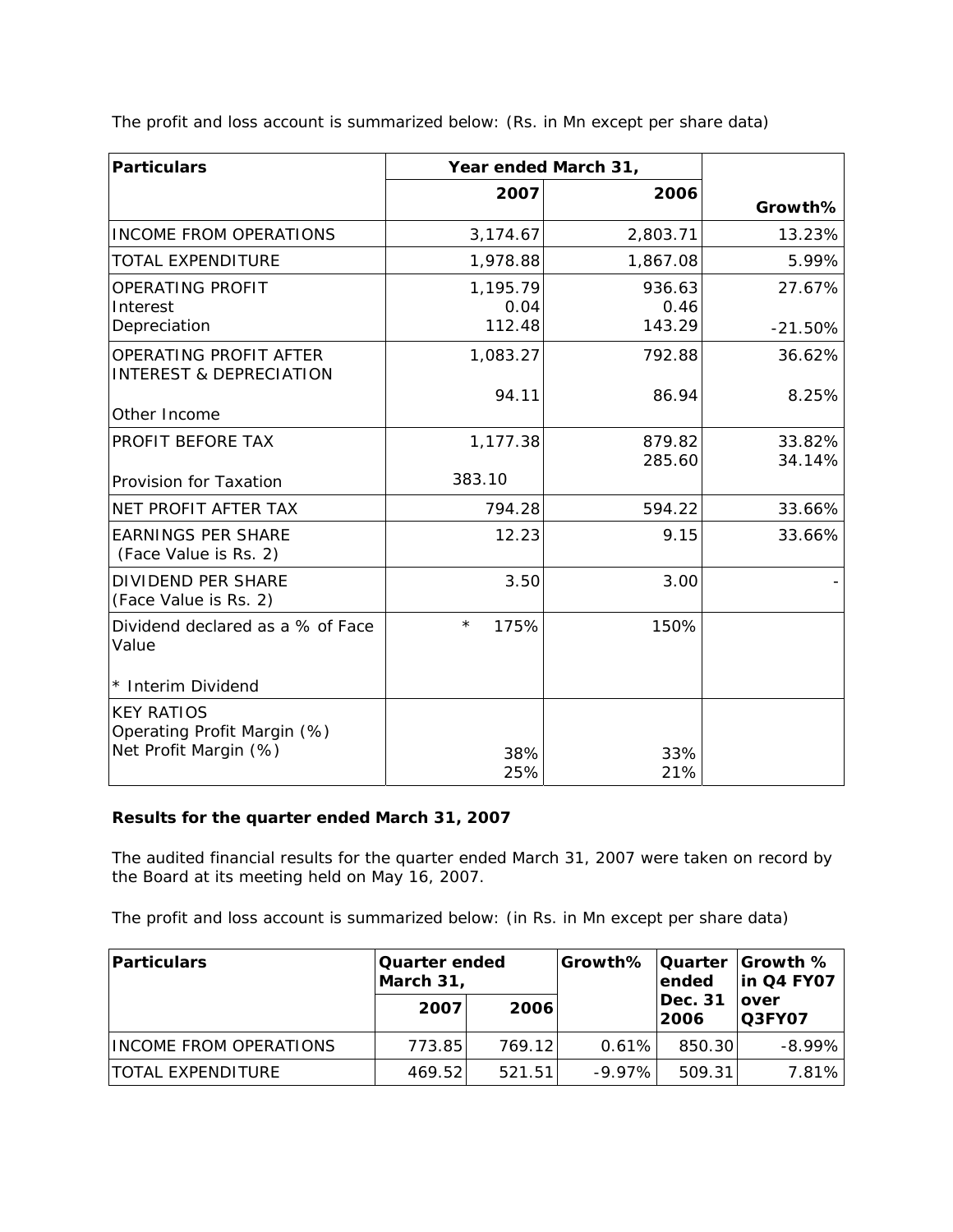| OPERATING PROFIT<br>Interest                                              | 304.33<br>0.00 | 247.61<br>0.25 | 22.91%   | 340.99<br>0.00 | $-10.75%$ |
|---------------------------------------------------------------------------|----------------|----------------|----------|----------------|-----------|
| Depreciation                                                              | 28.02          | 29.87          | $-6.19%$ | 29.13          | 3.81%     |
| OPERATING PROFIT AFTER<br><b>INTEREST &amp; DEPRECIATION</b>              | 276.31         | 217.49         | 27.04%   | 311.86         | $-11.40%$ |
| Other Income                                                              | 37.05          | 12.28          | 201.71%  | 12.76          | 190.36%   |
| PROFIT BEFORE TAX                                                         | 313.36         | 229.77         | 36.38%   | 324.62         | $-3.47%$  |
|                                                                           | 100.58         | 74.74          | 34.57%   | 109.86         | $-8.45%$  |
| Provision for Taxation                                                    |                |                |          |                |           |
| NET PROFIT AFTER TAX                                                      | 212.78         | 155.03         | 37.25%   | 214.76         | $-0.92%$  |
| <b>EARNINGS PER SHARE</b><br>(Face Value is Rs. 2 per Share)              | 3.26           | 2.38           | 36.97%   | 3.34           | $-2.40%$  |
| <b>DIVIDEND PER SHARE</b><br>(Face Value is Rs. 2 per Share)              | $*3.50$        | 3.00           |          |                |           |
| * Interim Dividend                                                        |                |                |          |                |           |
| Dividend declared as a % of par<br>value                                  | 175%           | 150%           |          |                |           |
| <b>KEY RATIOS</b><br>Operating Profit Margin (%)<br>Net Profit Margin (%) | 39%<br>28%     | 32%<br>20%     |          | 40%<br>25%     |           |

# *Management discussion and analysis on Audited Financial Results of the Company for the Quarter and Year ended March 31, 2007*

## **Revenues**

The Company recorded income from operations of Rs. 773.85 Mn during the quarter, up 0.61% y-o-y. Revenue contribution from commissioned programming was Rs.710.58 Mn, up 2.36% y-o-y, while that of sponsored programming was Rs. 61.58 Mn. The share of commissioned programming in the revenues during the quarter was 92%, while that of sponsored programming was 8%.

The revenue-wise distribution between commissioned and sponsored programming during the quarter ended March 31, 2007, March 31, 2006 and December 31, 2006, is as follows:

| <b>Programming</b> | Rs. Mn |  |  | Percentage |              |        |
|--------------------|--------|--|--|------------|--------------|--------|
|                    | Q4FY07 |  |  | Q4FY07     | <b>4FY06</b> | Q3FY07 |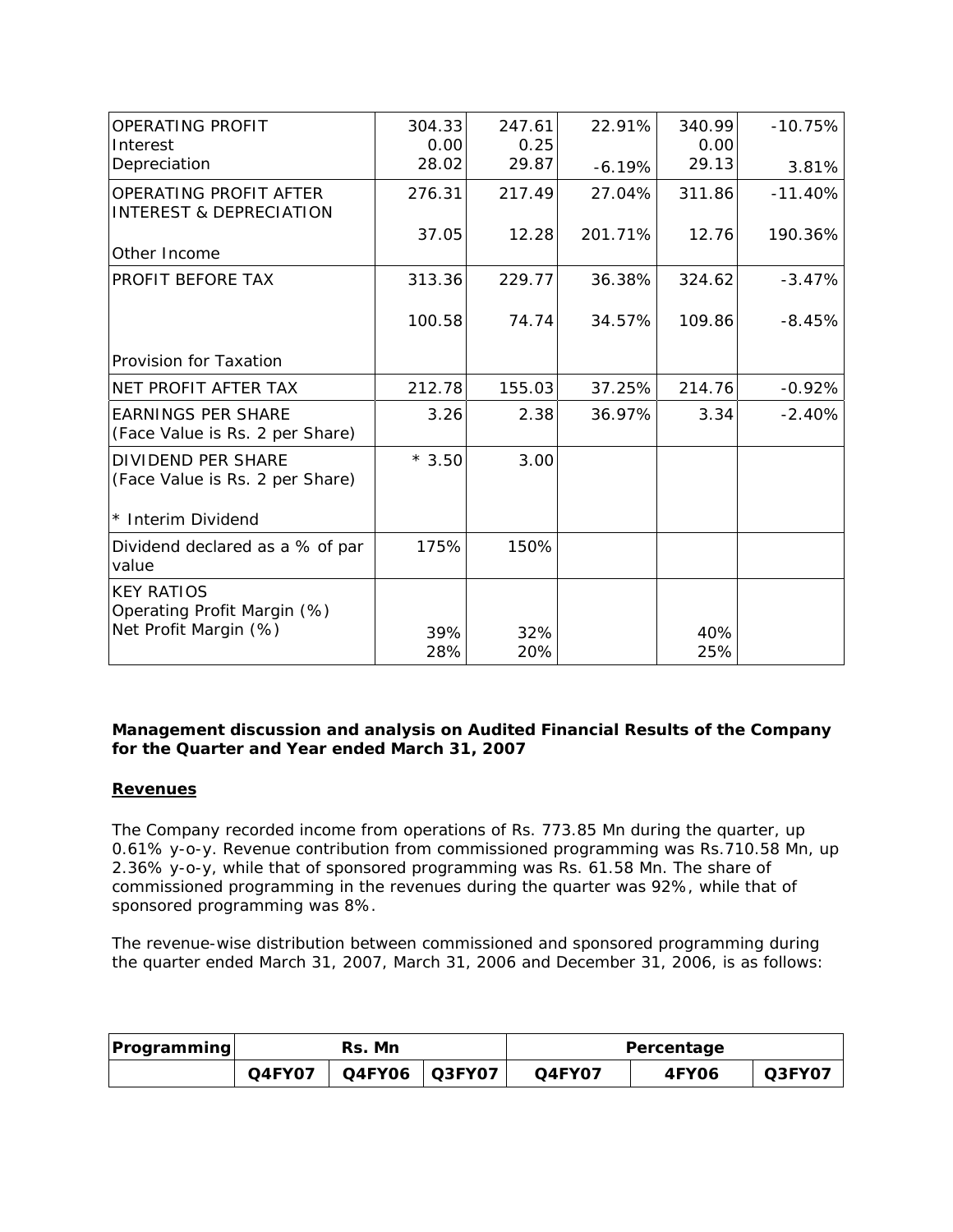| Commissioned | 710.58 | 694.01 | 782.57 | 92  | 90  | 921 |
|--------------|--------|--------|--------|-----|-----|-----|
| Sponsored    | 61.58  | 72.11  | 67.72  |     | 10  |     |
|              | 772.16 | 766.12 | 850.29 | 100 | 100 | 100 |
|              |        |        |        |     |     |     |

## Channel Wise Revenue

The Channel wise Revenue distribution during the quarter ended March 31, 2007, March 31, 2006 and December 31, 2006, is as follows:

| Channels           | Rs. Mn        |               |               | Percentage    |               |        |
|--------------------|---------------|---------------|---------------|---------------|---------------|--------|
|                    | <b>Q4FY07</b> | <b>Q4FY06</b> | <b>Q3FY07</b> | <b>Q4FY07</b> | <b>Q4FY06</b> | Q3FY07 |
| Star, Zee and Sony | 710.58        | 694.01        | 782.57        | 92.03         | 90.59         | 92.04  |
| Sun                | 17.02         | 8.25          | 17.50         | 2.20          | 1.08          | 2.06   |
| Gemini             | 19.01         | 20.56         | 21.92         | 2.46          | 2.68          | 2.58   |
| Udaya              | 18.12         | 26.49         | 19.31         | 2.35          | 3.46          | 2.27   |
| <b>DD Network</b>  | 0.14          | 1.05          | 2.02          | 0.02          | 0.13          | 0.23   |
| Surya              | 7.29          | 15.76         | 6.97          | 0.94          | 2.06          | 0.82   |
|                    |               |               |               |               |               |        |
|                    | 772.16        | 766.12        | 850.29        | 100.00        | 100.00        | 100.00 |

# *Programming Mix*

Commissioned & Sponsored Programs

The hour wise programming distribution during the quarter ended March 31, 2007, March 31, 2006 and December 31, 2006, is as follows:

| Programming  | No. of Hours  |                         |        | Percentage    |               |        |
|--------------|---------------|-------------------------|--------|---------------|---------------|--------|
|              | <b>Q4FY07</b> | Q3FY07<br><b>Q4FY06</b> |        | <b>Q4FY07</b> | <b>Q4FY06</b> | Q3FY07 |
| Commissioned | 201.00        | 281.50                  | 264.00 | 55            | 55            | 59     |
| Sponsored    | 162.00        | 253.00                  | 187.00 | 45            | 45            | 41     |
| Total        | 363.00        | 534.50                  | 451.00 | 100           | 100           | 100    |

# **Other Income**

The Other Income during the quarter was Rs. 37.05 Mn against Rs. 12.28 Mn in the corresponding quarter in the previous year.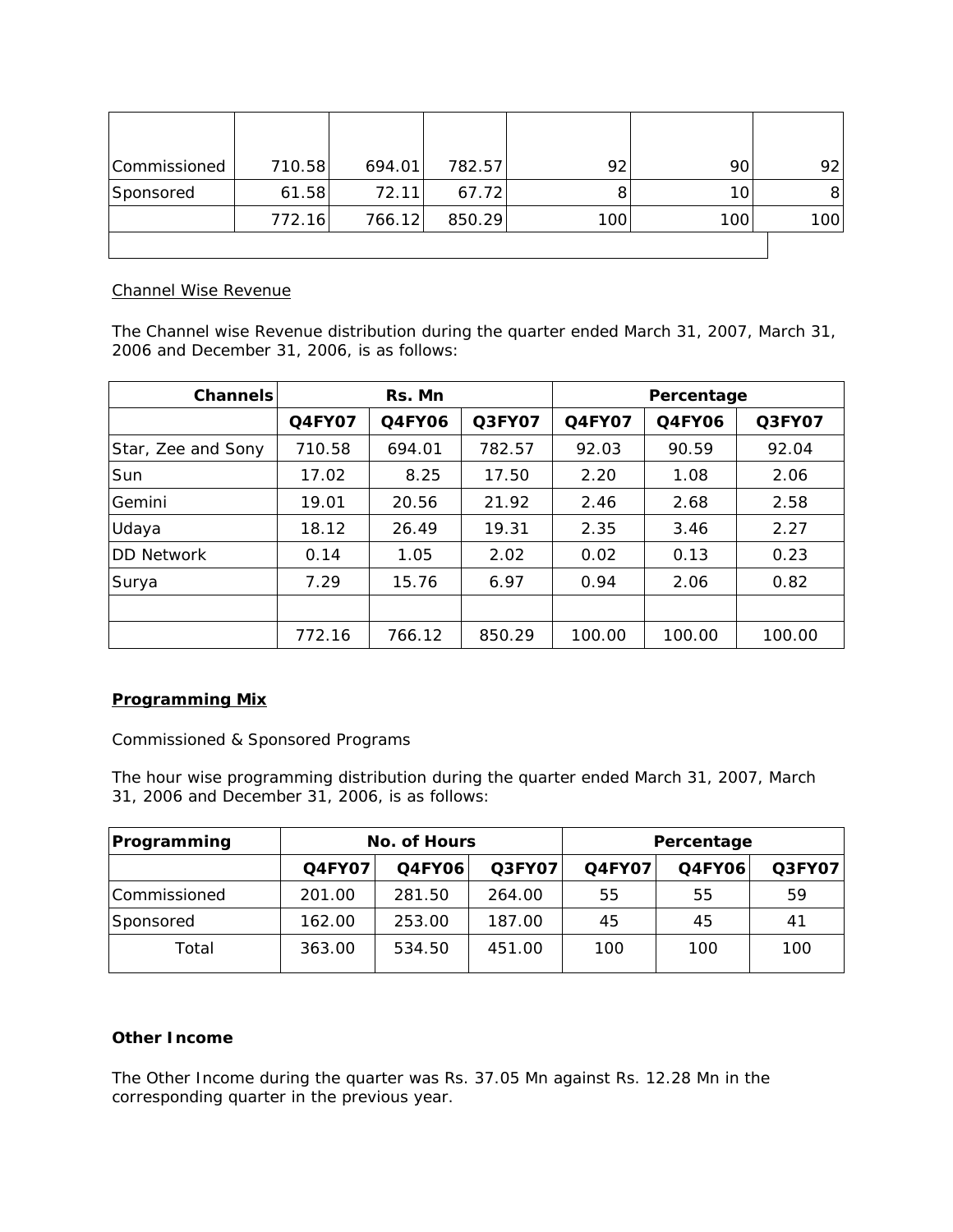## **Dividend**

The Board has recommended the interim dividend of Rs. 3.50 per share (175% on par value of Rs. 2 per share) declared on March 13, 2007, on fully paid-up equity shares of Rs.2 each, aggregating to Rs. 307.67 Mn including dividend distribution tax, as the final dividend.

#### **Gross Block**

The Company's gross block increased from Rs. 669.52 Mn in March 31, 2006 to Rs. 776.79 Mn as on March 31, 2007.

#### **Investments**

As on March 31, 2007, the Company's investments in mutual fund units and bonds were at Rs. 1,770.69 Mn. The Company invested surplus funds in liquid/floating rate funds and Fixed Maturity Plans with the principal aim of safety. The market value of such investments as on March 31, 2007 was Rs. 1,845.68 Mn.

### **Debtors**

The Company's average collection period (in days of income) have decreased from 82 days in FY06 to 80 days in FY07.

#### **Inventories**

The Company's inventories (in days of turnover) decreased from 15 days in FY06 to 8 days in FY07. The Company also transferred film related inventory of approx. 31.86 million to its wholly owned subsidiary.

#### **Loans and advances**

Loans and advances increased from Rs. 170.48 Mn in FY06 to Rs. 429.95 Mn in FY07. The Company's principal loans and advances comprised lease deposits for offices / studios, advances to subsidiaries for their business plans and refund/ input credits receivable on account of Income Tax and Service Tax.

#### **Change in Programming during the quarter**

• The Company launched following serial during the quarter ended March 31, 2007:

| Serial   | Channel          | <b>Frequency</b> |
|----------|------------------|------------------|
| Kayamath | <b>Star Plus</b> | 4 days           |

• The Following serial/s of the Company went off air during the quarter ended March 31, 2007

| Serial                          | <b>Channel</b>  | <b>Frequency</b> |
|---------------------------------|-----------------|------------------|
| Kya Hoga Nimmo Ka               | <b>Star One</b> | 4 days           |
| IThodi Si Zameen Thoda Sa Aasma | Star Plus       | dav              |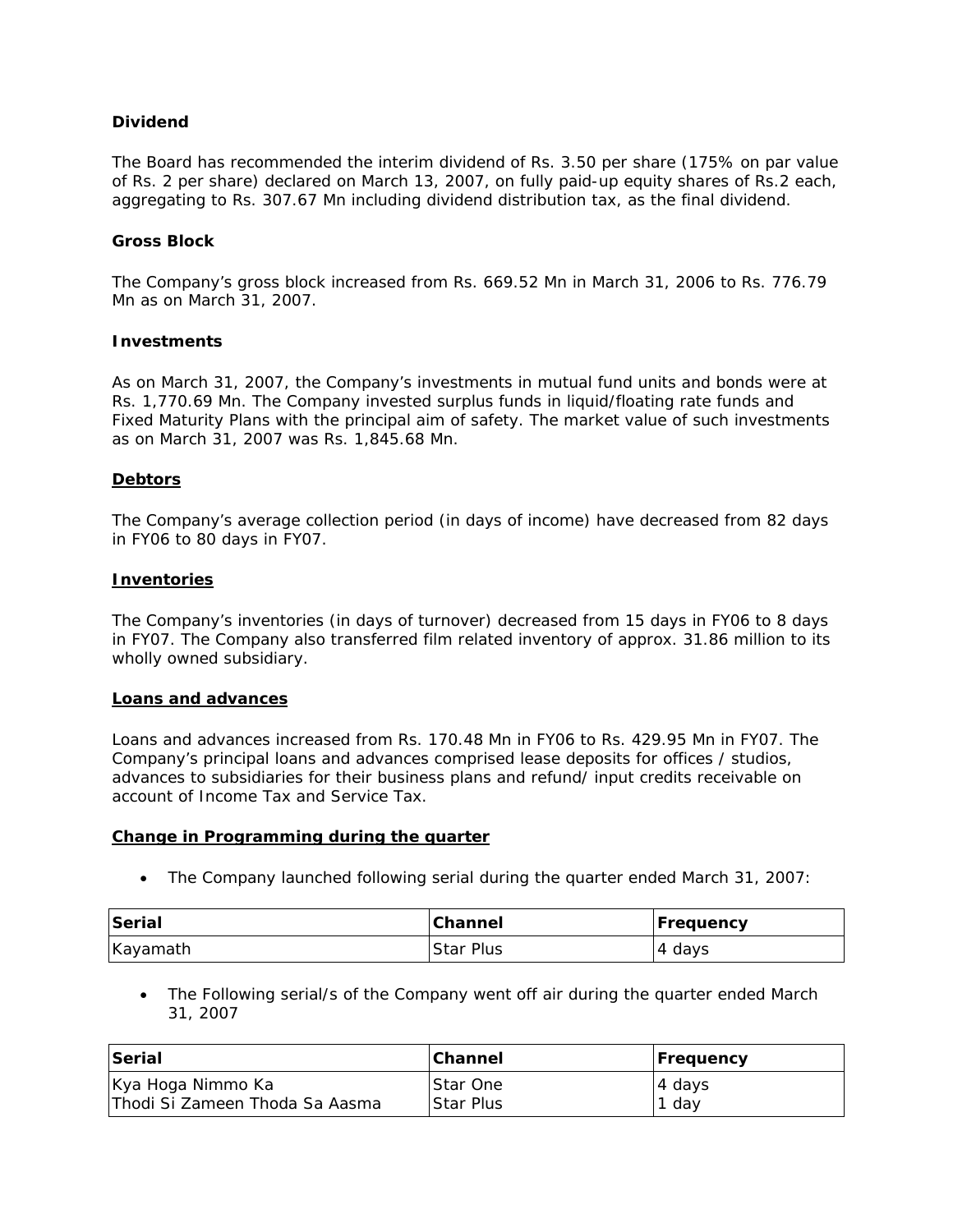| Kahin To Hoga | <b>Star Plus</b>    | 5 days |
|---------------|---------------------|--------|
| Kankanna      | <b>DD Bangalore</b> | 5 days |

## **Serials on air**

*As on March 31, 2007 the following 12 serials of the Company were on air on various channels:*

| Serial                                                                                                                            | Channel          | Frequency                                                | <b>TRPs</b>                                   | Top TRPs on<br>the same<br>channel |
|-----------------------------------------------------------------------------------------------------------------------------------|------------------|----------------------------------------------------------|-----------------------------------------------|------------------------------------|
| <b>Sponsored Serials (25 Shows)</b> { (Source - TAM Ratings for the week ended March 31,<br>2007, Fe 15+ABC (C&S)}                |                  |                                                          |                                               |                                    |
| Kalyani                                                                                                                           | Gemini TV        | 5 Days                                                   | 12.97                                         | 18.14                              |
| Kumkuma Bhagya<br>Kadambarii                                                                                                      | Udaya TV         | 5 Days<br>5 Days                                         | 6.38<br>9.60                                  | 10.95                              |
| Kasthuri                                                                                                                          | Sun TV           | 5 Days                                                   | 21.30                                         | 28.21                              |
| Kalyani                                                                                                                           | Surya TV         | 5 Days                                                   | 12.90                                         | 17.09                              |
| <b>Commissioned Serials (31 Shows)</b><br>$\{(Source - TAM Ratings for the week ended March 31, 2007, 9 Cities, MF 4 + (C&S)\}\)$ |                  |                                                          |                                               |                                    |
| Kyunki Saas Bhi Kabhi Bahu<br>Thi<br>Kahaani Ghar Ghar Kii<br>Kasautii Zindagi Kay<br>Kesar<br>Karam Apnaa Apnaa<br>Kayamath      | <b>Star Plus</b> | 5 Days<br>4 Days<br>5 Days<br>4 Days<br>4 Days<br>4 Days | 10.38<br>9.38<br>5.44<br>2.54<br>2.41<br>4.35 | 10.38                              |
| Kasamh Se                                                                                                                         | Zee TV           | 5 Days                                                   | 4.01                                          | 4.61                               |

For further information on results, please contact us on following nos.:

• Sandeep Jain, Chief Financial Officer, Balaji Telefilms Limited, Tel: 91 22 40698000 Fax: 91 22 26732312, E-mail: [sandeep.jain@balajitelefilms.com,](mailto:sandeep.jain@balajitelefilms.com) Web Site: www.balajitelefilms.com

Safe Harbor